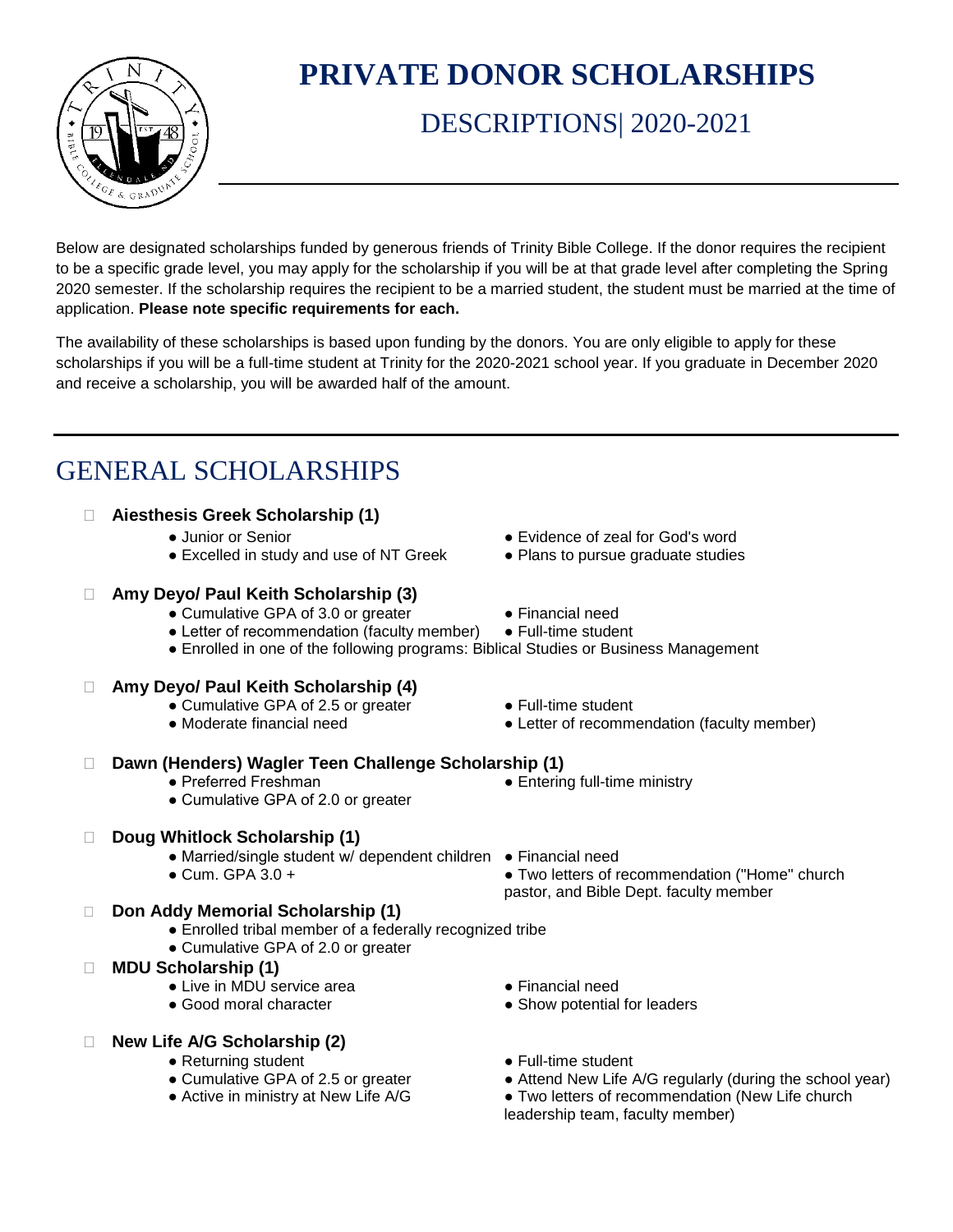#### **Ron and Karen Meroney Scholarship (1)**

- Senior Married Student
- Entering full-time ministry Financial need
- Cumulative GPA of 2.5 or greater

## PROGRAM SPECIFIC SCHOLARSHIPS

- **AGWM Northern Asia Scholarship (1)**
	-
	- Intercultural Studies Major ●For one student
- **Floyd W. Beckstrand Memorial Scholarship (1)**
	-
	- Intends to be in Full-time ministry Cumulative GPA 3.5 +
	- Priority to Financial need & a heart for rural ministry

## **For The World Scholarship (1)**

- Junior or Senior 2012 → Cumulative GPA 3.2 →
- Intercultural Studies Major

## **Elaine Gloria Mostad Jacobson Music Ministry Scholarship (1)**

- Freshmen, Sophomore, Junior, Senior Cumulative GPA 3.0+
- Worship Ministry Major or Music Minor

## **John Harvey Pastoral Scholarship (1)**

- 
- 
- ●Two letters of recommendation (faculty members)

## **Mary Jordan Scholarship (2)**

- Ministerial, Elementary Education, or Missions Major
- Preferably a married student

## **O'Brien/Neidlinger Memorial Scholarship (1)**

- 
- 
- 

## **Paul S. Best Scholarship (1)**

- Returning Student Cumulative GPA 3.0+
- Worship Ministry Major or Music Minor Two Reference Letters (Professor, TBC Staff member

## **The Great Lakes Bible Institute Alumni Donor Advised Scholarship (1)**

- Pastoral or Missions Major
- **Thomas and Lois Russell Scholarship (1)**
	- At least a second year student Education major
	-
- **Troy D. Simonson Scholarship (1)**
	-
	- Cumulative GPA 2.0+
- 
- Cumulative GPA of 3.0 or greater Single parent (preference given to single mothers)
- Senior Nusic Major or Minor
- 
- 
- 
- 
- Cumulative GPA 2.5 or greater • • Plan to enter full-time pastoral ministry
	-
- Junior or Senior **business Cumulative GPA 3.2 +** 
	-
	-
- Returning Student **business and a Ministerial and/or ITCS Major** 
	-
	-

- -
- 
- 
- Returning student Ninisterial Major
- -
	- - $\bullet$  Single student
		-
- - - -
		- -
		- - -
		-
- Raised in North Dakota  **Financial need** 
	-
- Cumulative GPA of 3.5 or greater • Two letters of recommendation (faculty members)
- 
- -
- -
- Ministerial Major and Minor/Concentration in Church, Children, Youth, or Music ministries